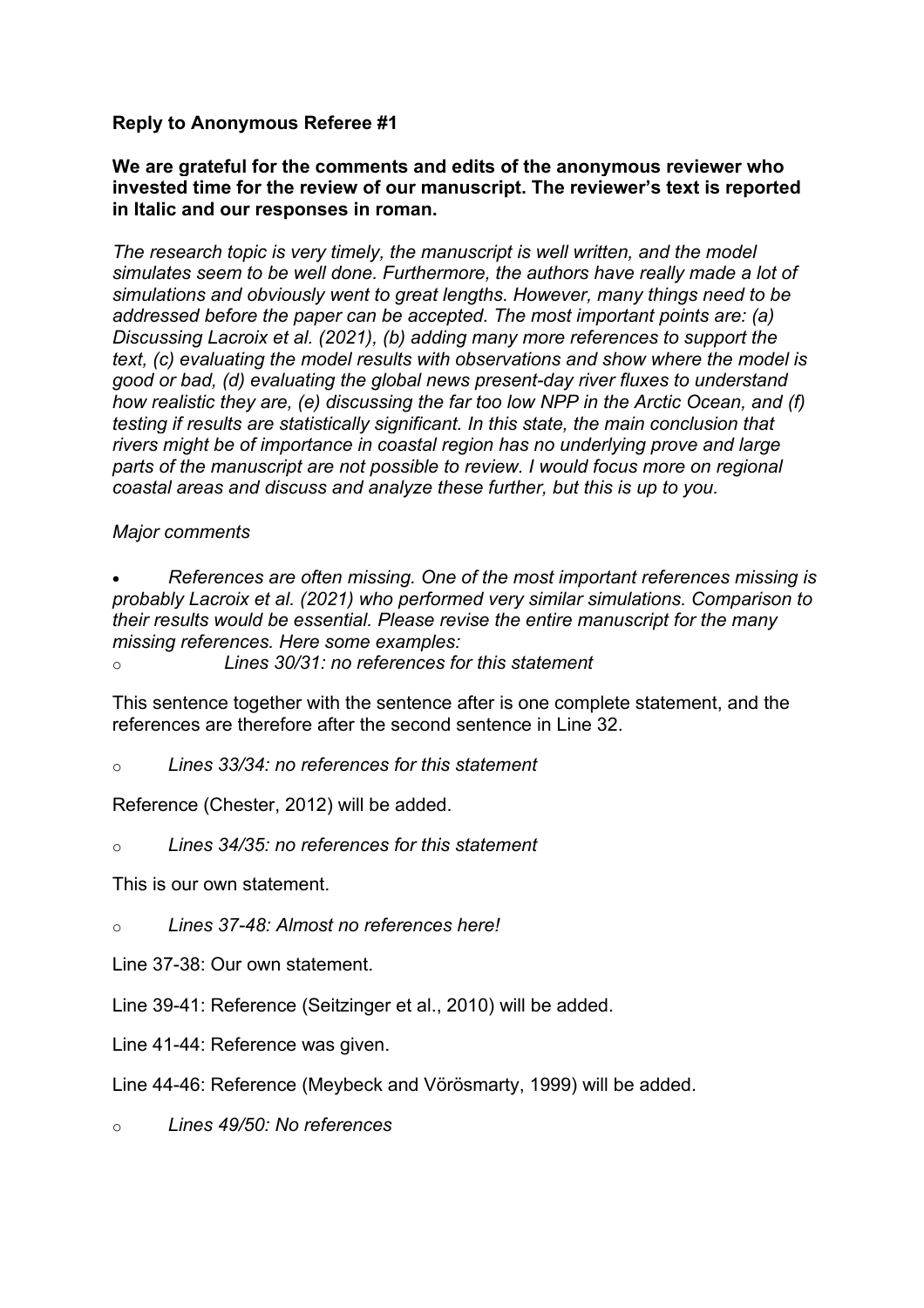That statement is according to our own knowledge, and it is supported by examples written in Line 50-55.

o *…*

• *Lines 49-54: A more detailed explanation is missing on how ESMs simulate rivers. Seferian et al. (2020) gives a good overview. There were already 5 ESMs in CMIP5 that simulated riverine C, N, and P (3 also simulated Fe) fluxes and there are now 8 in CMIP6. Some of them even simulate dynamically changing riverine fluxes.*

We will add more information on the riverine implementation, especially with respect to new developments in some of the CMIP6 models (e.g. CESM2, CNRM-ESM2-1, MIROC-ES2L, IPSL-CM6A-LR):

"The latest generation of ESMs have implemented some forms of riverine inputs in their ocean biogeochemistry modules (Seferian et al., 2020). In general, those that implement riverine inputs, do it differently from constant contemporary fluxes based on data from GlobalNEWS (IPSL-SM6A-LR and CESM2; Aumont et al., 2015; Danabasoglu et al., 2020) to fully interactive with terrestrial nutrient leaching transported by dynamical river routing (CNRM-ESM2-1 and MIROC-ES2L; Seferian et al., 2019; Hajima et al., 2020). Models with interactive riverine transports do not consider biogeochemical processes in the freshwater, hence tracers are treated as passive tracers. Redfield ratio is typically used to convert from one chemical compound to the others."

• *In the main manuscript, a large space is given to the Arctic Ocean. Please introduce the Arctic Ocean accordingly and explain in the Introduction already why it might matter if you want to keep it as one of the regional seas that you want to discuss (see Terhaar et al., 2019 & 2021 and citations within).*

Thank you for the suggestion and references. We will add the paragraph below in the introduction after the first paragraph.

The Arctic Ocean, which accounts for only 4% of the global ocean area (Jakobsson, 2002), takes 11% of the global river discharge (McClelland et al., 2012), and it is estimated that about one third of its net primary production is sustained by nutrients originated from rivers and coastal erosion (Terhaar et al., 2021). Therefore, there is no surprise that Arctic primary productivity will be affected by altered riverine transport of nutrients and carbon under future climate changes. Previous studies have shown that enhanced riverine nutrient input increases primary production in the Arctic Ocean (Letscher et al., 2013; Le Fouest et al., 2013, 2015, 2018; Terhaar et al., 2019), while large riverine DOC delivery reduces  $CO<sub>2</sub>$  uptake in Siberian shelf seas (Anderson et al., 2009; Manizza et al., 2011).

• *The model is not evaluated. Only a reference to previous publications is mentioned (lines 111-113). However, to understand and discuss the changes in the future and the sensitivity to riverine fluxes a much more detailed model evaluation is needed. For example, NPP is far too low in the Arctic Ocean: for the 2nd half of the 20th century the simulated NPP is around 100 TgC/yr. However, the observationbased NPP in the last years of the 20th century is slightly above 450 Tg C/yr (Arrigo and van Dijken, 2015). If the model is not capable of simulating NPP in a part of the*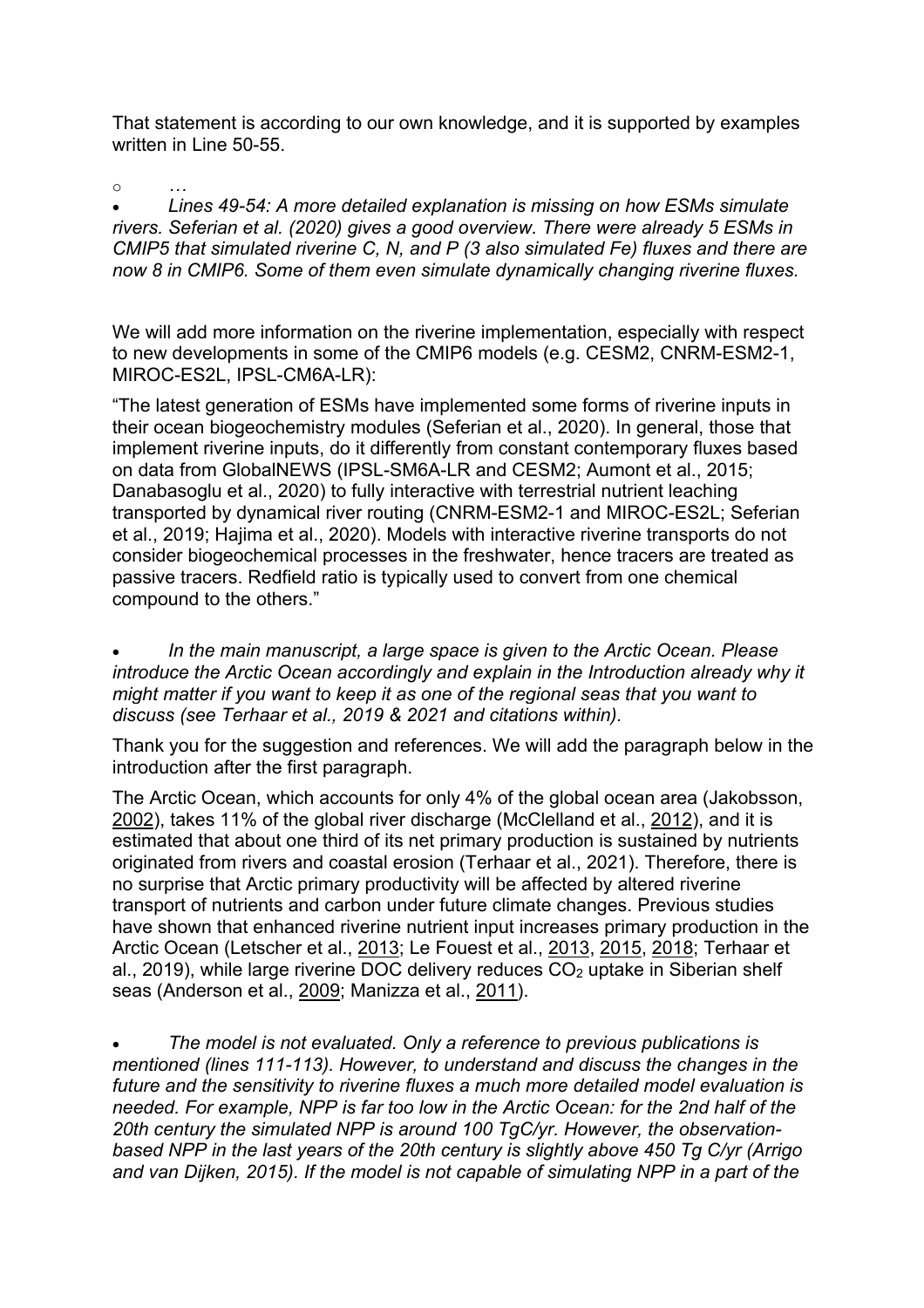*ocean, why should we trust any of the projections done by that model? Having demonstrated that this is the case in the Arctic Ocean, I cannot trust the other numbers. Especially, given that the model-obs differences (Fig 3b) are so much larger than the differences between rivers and no rivers (Fig. 3c). Please make a thorough comparison and evaluate your results on the background of the model performance and tell the reader about the models' strong points and weaknesses when it comes to ocean biogeochemistry.*

Thank you for the comment. The NorESM model has been evaluated in different publications. For the Arctic domain, its skill in simulating the observed primary production was done in Lee et al. (2016) and the reviewer is correct that the NorESM is biassed low against observations. However, it is on par with other global ocean models. For instance, in their paper, Lee et al. (2016) assessed the relative skills of 21 regional and global biogeochemical models in reproducing the observed contemporary Arctic primary production. The NorESM has a negative bias of -0.49, and is well within the multi-model mean bias of -31+/-0.39. In another study, the NorESM model is compared with a regional model that comprises part of the Arctic region, and it shows that the NorESM simulates too late and too short bloom period than the regional model (Skogen et al., 2018), hence the annual integrated primary production is too low. Global high resolution models also show considerably lower NPP in the Arctic (e.g., 165Tg C/yr; Terhaar et al., 2019). Such common shortcomings in global scale marine ecosystem models can partly be attributed by the simplified parameterization, which can be improved through data assimilation (Tjiputra et al., 2007; Gharamti et al., 2017).

We want to show the direction of improvement toward observation by showing the differences in PP between with rivers and no rivers (Fig. 3c). Despite the model-obs differences in the Arctic Ocean PP, we would like to see whether there is a difference in the sensitivity of PP and carbon uptake to the riverine input at global scale and in the Arctic (Figs. 5 and 7).

We will add discussion on model confidence in the Arctic Ocean in the 'Limitations and Uncertainties' section.

• *Four different scenarios for the future riverine fluxes are introduced in line 125. However, it is impossible to know which scenario is which. Please introduce the scenarios carefully so that the reader knows these scenarios are.*

We will add a table similar to Figure 2 in the paper by Seitzinger et al. (2010) to introduce these four scenarios.

• *Riverine data in general: How good is the data that you use? I would like to see a comparison to observations of larger important rivers such as the Amazon or the rivers in the Arctic that are observed by ArcticGRO (https://arcticgreatrivers.org/). Nutrient fluxes from Global News 2 in the Arctic can be off by 300% (Kaiser et al., 2017; Thibodeau et al., 2017; Terhaar et al., 2019). Without knowing the quality of the present-day riverine fluxes, it is not possible to evaluate the results.*

We didn't find any evaluation of the Global NEW 2 data in the publications that the reviewer mentioned here (Kaiser et al., 2017; Thibodeau et al., 2017; Terhaar et al., 2019). However, the Global NEWS 2 riverine dataset has been calibrated and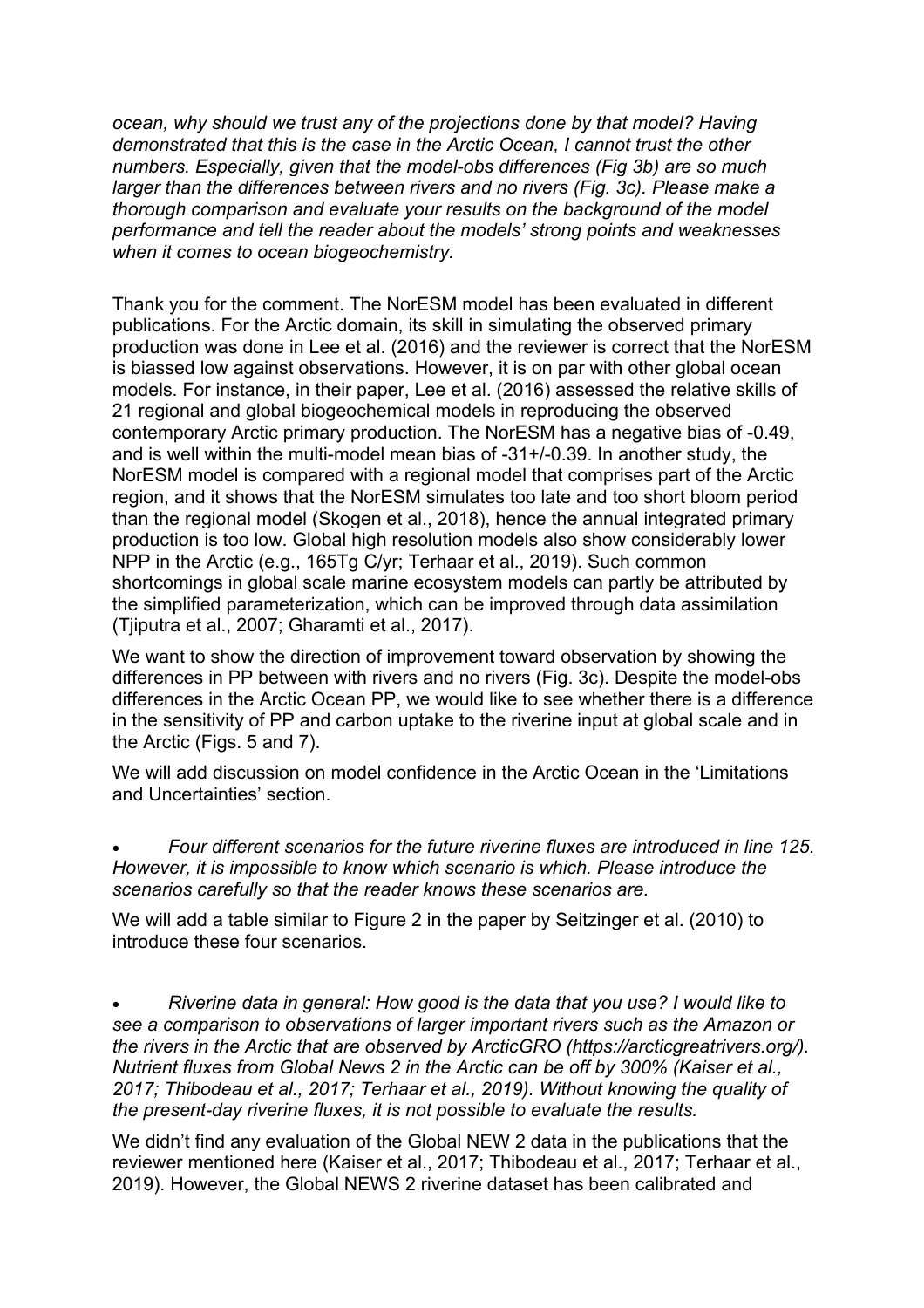assessed against measured yields (Mayorga et al., 2010) and has been widely used and evaluated for different river estuaries (A number of publications can be found in a special section of Global Biogeochemical Cycles:

https://agupubs.onlinelibrary.wiley.com/doi/toc/10.1002/(ISSN)1525- 2027.NUTRIENT1). For example, van der Struijk et al. (2010) compared the Global NEWS nutrient yields to observed values for South American rivers. They stated that "For some rivers (such as the Amazon), the model performs better than for others. In general, the model seems to do better for DIN, DON and DOC than for DIP, although for the Amazon also modeled DIP yields also compare well to measured values. The variations in yields among rivers are described well by the NEWS models… Nevertheless, we may argue that the NEWS models in general perform reasonably well for South American rivers."

Although the evaluation of the riverine data is out of the focus of our paper, we will mention the evaluation of the dataset in section 2.2 and refer the readers to relevant publications.

• *Some of the organic nutrients are remineralized directly due to the fixed stoichiometric ratio in the marine organic matter (line 140). Please tell the reader how much is remineralized directly and discuss later if that influences the results. The lability of terrestrial organic matter is an important factor for the impact of riverine nutrient fluxes on NPP and carbon fluxes on air-sea CO2 fluxes (Terhaar et al., 2021).*

We have calculated the proportion of directly remineralized matter, including dissolved organic matter (DOM) and particulate (inorganic and organic) matter (PM), i.e.,  $X/(DOM_{riv}+PM_{riv})$  (X is the directly remineralized dissolved organic and particulate matter). The directly remineralized part on average accounts for 64.8%, 27.8% and 62.8% of the total riverine organic and particulate matter of phosphorus, nitrogen and carbon, respectively. This approach may lead to bias in the enhanced primary production. We further calculated the contribution of the directly remineralized part on the enhanced primary production, by comparing X with the corresponding total riverine-induced dissolved nutrient additions [X/(X+DIXriv)\*100%], which accounts to 80.5%, 33.3%, and 41.1% for phosphate, nitrate, and carbon, respectively. Assuming that all coastal regions are nutrient limited, this direct remineralization could be responsible for 33.3%-80.5% of the enhanced primary production, depending on which nutrient species is limiting the primary production.

### • *Is there a particular reason why you use fluxes from 1970 for the FIX run?*  Later you compare the NPP results to observation-based NPP from after 2000. *Wouldn't it be better to use the 2000 fluxes for the FIX run?*

In Section 3.3, we assess the effect of future changes in riverine inputs comparing the future period 2050–2099 to the recent past reference period 1950–1999. This assessment was our main objective when we designed the experiments. We chose the 1970 fluxes because they are more representative for the 1950–1999 period than the 2000 fluxes (Beusen et al., 2016).

We agree with the reviewer that the use of 2000 fluxes for the FIX run would have been preferred when comparing to observation-based NPP from after 2000. In hindsight, choosing 1950–1999 as a present day reference was not an optimal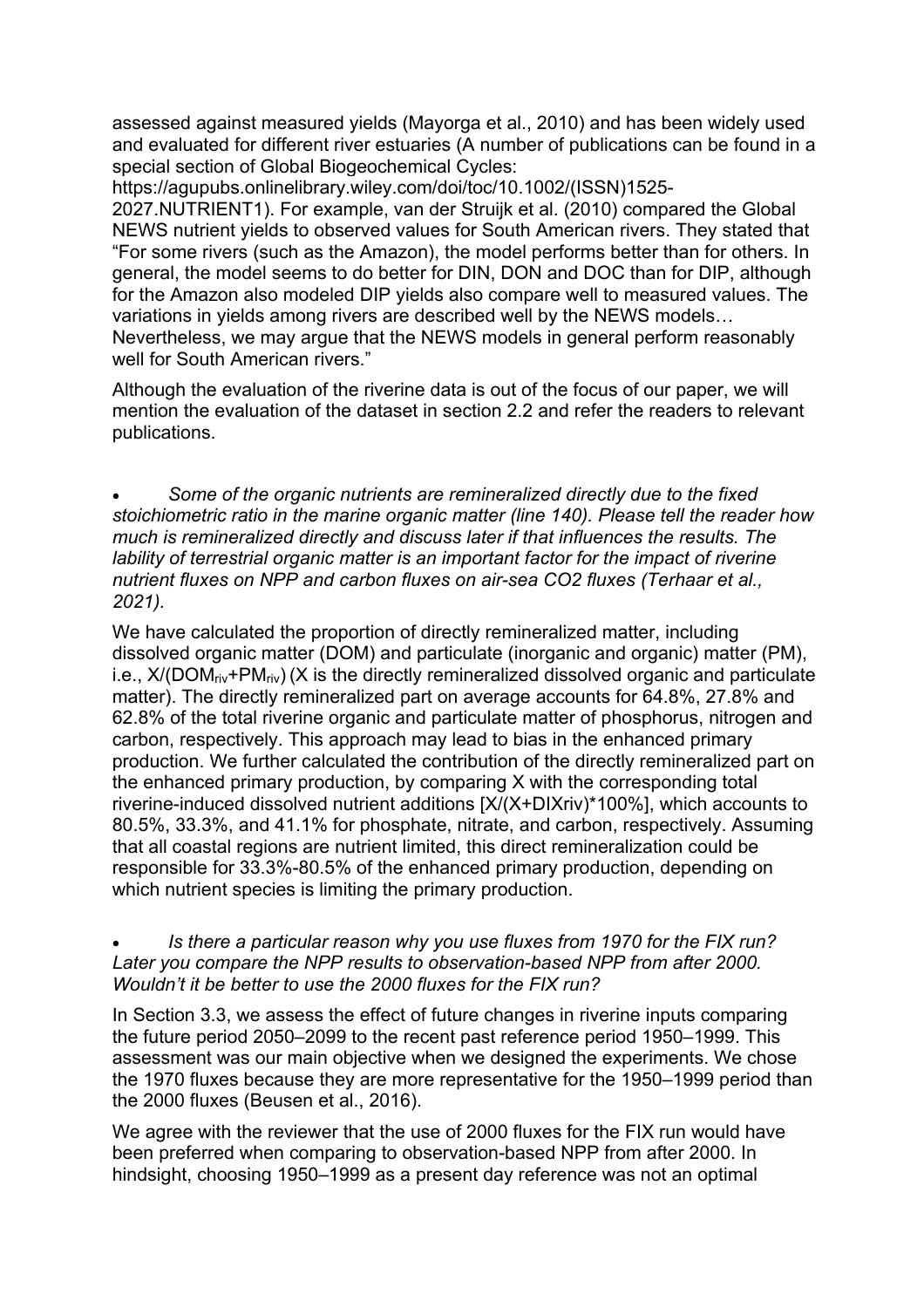choice considering better availability of observations estimates during the early 21st century. We will mention this in the discussion of caveats in the revised manuscript version.

• *As mentioned above, nutrient fluxes often do not scale at all with runoff as concentrations can decrease strongly when discharge increases. Furthermore, apart from DOM and DIP the global news scenarios all give very different future scenarios compared to RUN. I think the simulation RUN hence really makes very little sense and I do not know what its value is. I would certainly not make such strong statements in the Discussion (line 321). I am happy to be convinced otherwise.*

We agree with the reviewer that the RUN experiment has its uncertainties. It is an idealistic scenario, which assumes that future changes in riverine carbon and nutrient transports are directly linked to changes in riverine freshwater transports, ignoring other anthropogenic effects related to land surface processes. The comparison of RUN to the GNS experiments demonstrates that the anthropogenic and natural changes in nutrients and carbon on land are equally or more important than the direct effect of the changes in the hydrological cycle. Including RUN along with the more realistic GNS scenarios thus still provide valuable information, which e.g., may caution other modelling groups against adopting an over-simplified coupling of riverine nutrient and carbon transports to the hydrologic cycle. Another motivation for RUN was to introduce seasonal and interannual variability in nutrient and carbon transports that is linked to variability in riverine freshwater transport. Future work should explore if GNS and RUN can be integrated to produce more realistic long-term trends in riverine nutrient and carbon transports as well as shortterm variability.

We will clarify that to explore the best practical way of implementing the riverine inputs for modelling groups is one of the aims of this work. We will delete the sentence in line 321.

• *It seems that large changes are always simulated in the Black Sea. However, results from ESMs in enclosed or semi-enclosed seas usually make no sense. Did you mask these seas, including the Mediterranean Sea? If not, how does masking these seas change your results?*

The reviewer is right that in global models the results in those enclosed or semienclosed seas are often largely biassed. We did not mask those seas during simulation, but we masked them for plotting.

• *I am really struggling with the significance of the results. For example, in line 192, I would like to see the inter-annual variability as a measure of the standard deviation to see how much they are really different. Similar, is there an uncertainty estimate for the observation-based estimates in line 197? Overall, the differences in annual NPP and RMSE seem to be so small that I am not sure if it makes sense to use terms such as 'better' or 'improve'. Can you find any statistical way to evaluate if the changes are significant? This comment should be addressed to other numbers throughout the manuscript. Please be also careful with the word 'significant' as used in line 238 if it has no statistical meaning.*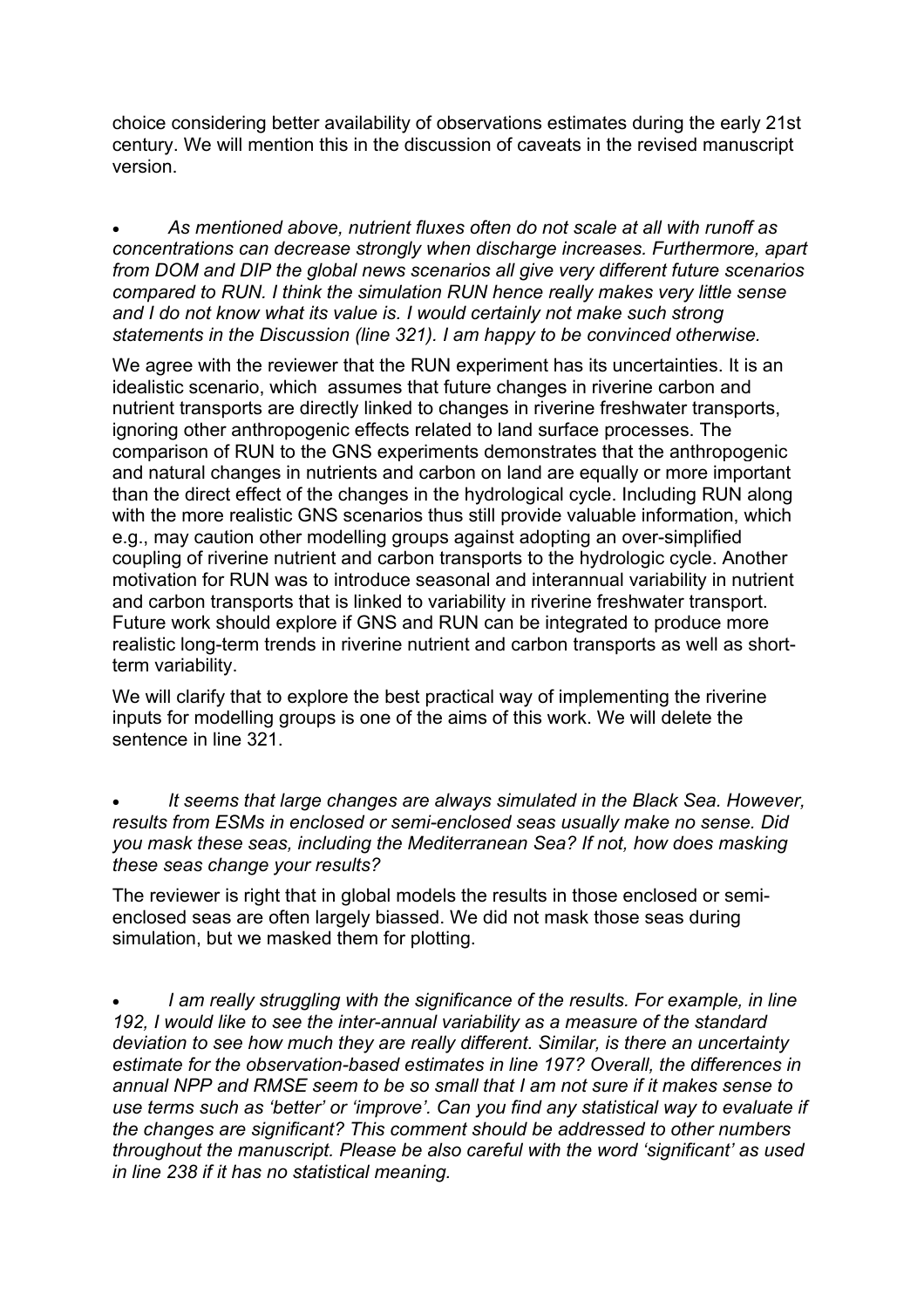We thank the review for the comment. We will follow the suggestion and add more information on the robustness of changes in the revised manuscript. We will test the statistical significance with respect to sampling error resulting from interannual variability and add this information in the text and on the figures. In addition to formal significance, we will introduce a signal-to-noise measure that provides further information on the importance of the signal in a real-world context (more on that below). We will detail the significance assessment in a new section "2.4 Statistical robustness of riverine impacts" and move the last paragraph of section 2.3 to the new section.

As stated in section 2.3, we expect even small values to be statistically significant because the interannual climate variability is the same in all simulations and thus most of the interannual signal is removed in the computation of the experiment differences. We will illustrate this behaviour with a Supplementary Figure showing two time series from two different experiments in one panel and the time-evolving difference of these series in another panel, together with confidence intervals of the time-means. Differences between two temporal periods (i.e., future minus past) are still affected by interannual variability, but the sampling effect will be similar for all experiments and therefore should not impact much the comparison of the temporal differences between the experiments.

In the revised manuscript, we will formally test the statistical significance of changes by doing the following: 1) construct time series of differences (either from two periods or two experiments), 2) compute the standard-deviation of the mean from the timeevolving differences, 3) compute the p-value from the time-mean difference and the standard-deviation of the mean, 4) reject null-hypothesis if p<alpha. This will test only for local significance and the probability of falsely rejecting the null-hypothesis somewhere on the map is generally higher than alpha. While performing more rigorous multi-hypothesis and field significance testing would be desired, it is beyond the scope of this study and we have not observed it in similar studies. Despite limitations, the local significance test provides basic information on statistical robustness.

Small but statistically significant differences between the experiments (where the effect of interannual variability has been removed) are not necessarily large enough to have real-world implications and be detectable in observations. Therefore, we will introduce a second measure. We will define a signal-to-noise ratio S2N as the timemean difference over the standard-deviation of the mean of the original field (and not the difference field with the interannual variability removed). On our difference maps, we will mark areas with S2N>1 as regions where the signal emerges from interannual noise, indicating that the signal is large enough to have real-world implications.

In addition to including robustness information in the difference maps, we will add a table that summarises all globally integrated changes mentioned in text and figures. We will add statistical significance (expressed as p-values) and S2N values to this table.

• *Please refrain from making strong claims about the Arctic. Indicating a ~76% increase in NPP is misleading giving how bad the model simulates the present-day NPP. Based on an observation-based NPP of 450 TgC/yr, a change of 70-80 TgC/yr is only an increase in 17%. Moreover, the very low present-day NPP suggests either*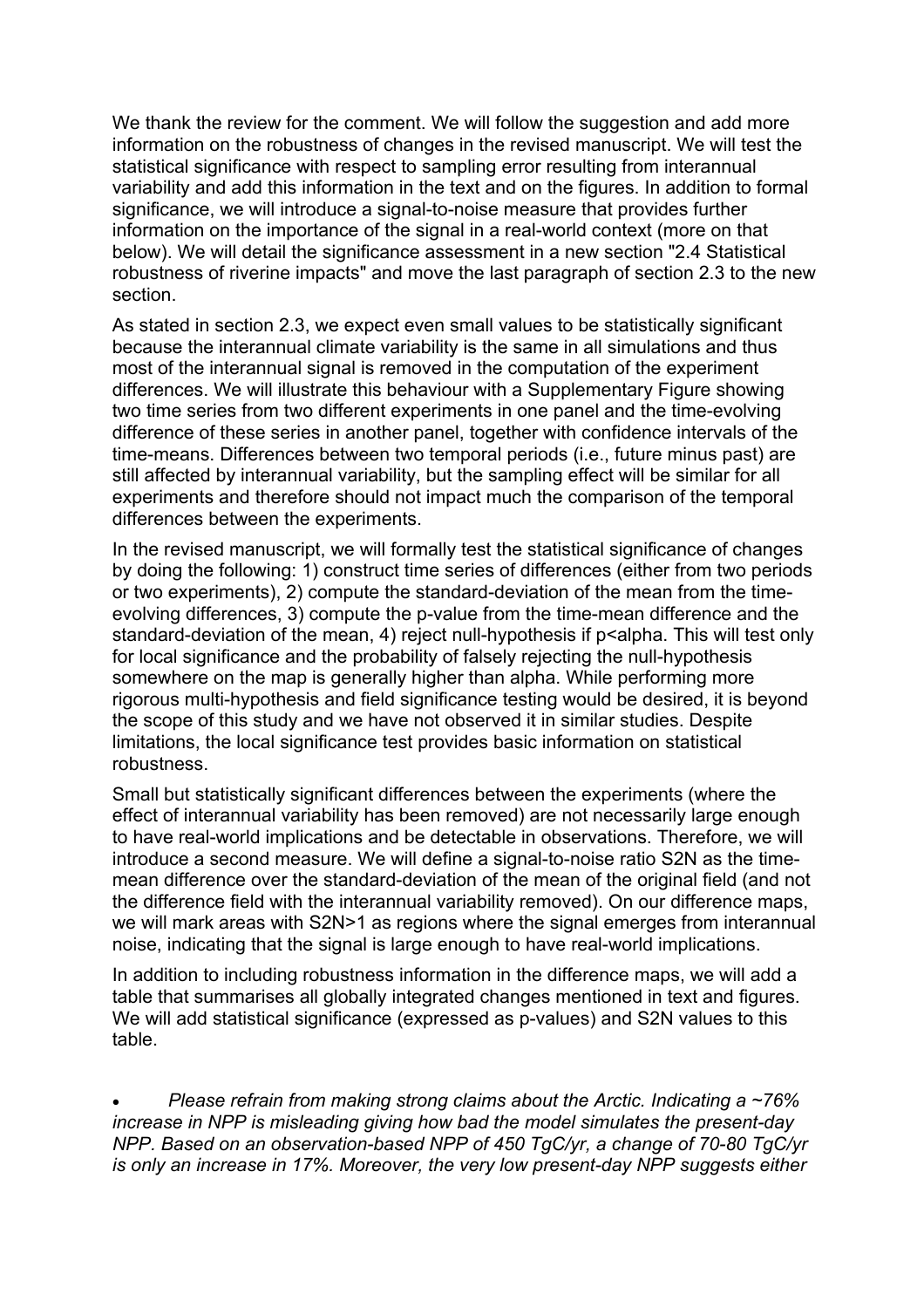*strong light or strong nutrient limitation. If it is strong nutrient limitation, riverine fluxes would have an overly strong effect because all nutrients would be used immediately. So maybe even the 17% are still too high. This goes back to the point that the reader must know how good the model performs locally.*

We agree that stating a relative change (in percentage) could be misleading given the biassed low primary productivity simulated in our model. As with other Earth system models, the increased Arctic primary production in NorESM, which is not strongly nutrient limited, is associated with sea-ice loss. Our projected PP increase in the reference run is roughly 70 Tg C yr-1 by the end of the 21st century. This is in the same order of magnitude estimated from 11 ESMs with mean change of 59Tg C yr-1 (individual ESM ranges from -110 to +253 Tg C yr-1; Vancopenolle et al., 2013). We will include the following statements in the revised version.

We note that the relative change in PP in the Arctic is likely to be overestimated since the NorESM simulates a biassed low PP under the contemporary climate. Nevertheless, the projected absolute change of 70Tg C yr-1 is well within the range estimated from other Earth system models (Vancopenolle et al., 2013).

## *General comments*

• *Often 'biogeochemistry is used as a synonym for PP and air-sea CO2 fluxes. But the word biogeochemistry also includes acidification, carbon and nutrient cycles, and other things. Please just say PP and air-sea CO2 fluxes. ( for example line 250).*

We will make respective specifications in order to be clear in these occasions.

• *Please adhere to the best practice guide* 

*(https://www.ncei.noaa.gov/access/ocean-carbon-datasystem/oceans/Handbook\_2007/Guide\_all\_in\_one.pdf) and use CT and AT instead of DIC and ALK.*

The best practices guide by Dickson et al. (2007) refers to best practices for measurements. The symbols AT and CT for alkalinity and total dissolved inorganic carbon are not sacrosanct. However, we will follow this recommendation and replace DIC by CT and ALK by AT.

### • *I find the name 'reference run' misleading. It is rather a control run. Reference should be the best case or something.*

The term "reference experiment" is widely used in the Earth system modelling community in the way used in our study. It is standard for ESM modelling studies to have a "reference" experiment and one or several "sensitivity" experiments. The response is typically evaluated as the difference sensitivity minus reference. The term "control experiment" is typically reserved for a simulation where external forcings are fixed at pre-industrial (or some other) levels. However, the external forcings used in this study are transient ones, therefore using "control" may confuse readers.

Furthermore, the original NorESM1-ME (Tjiputra et el., 2012) and many other ESMs do not include riverine nutrient and carbon transports to the oceans. Therefore, we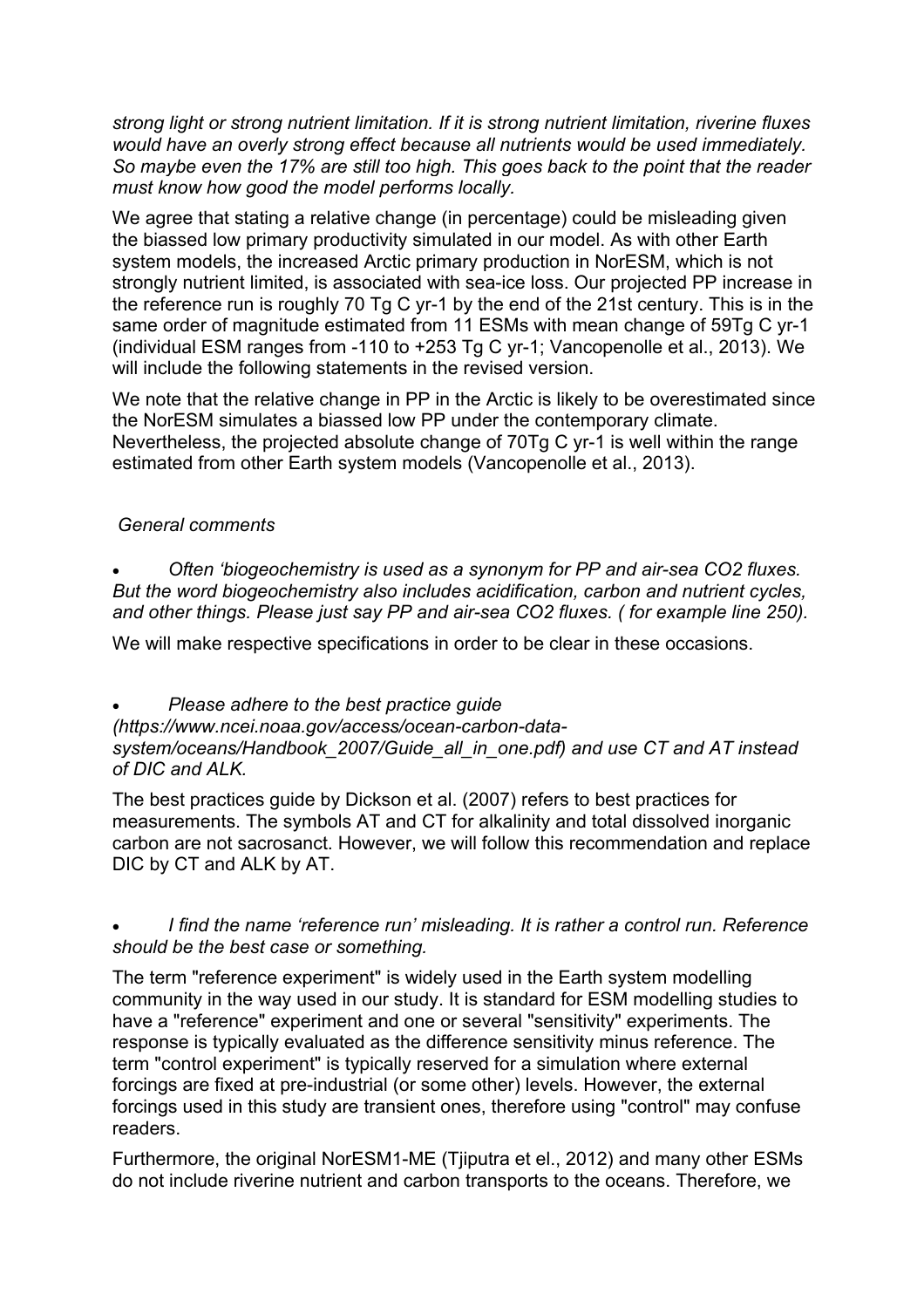find the use of "reference" for the experiment without transports appropriate in our study and prefer to keep it in the revised manuscript version.

• *Significant digits should always be the same. For example, in lines 204 and 205 you cite air-sea CO2 fluxes and use different number of digits.*

We will check and change all numbers accordingly.

# *Minor comments*

• *Lines 19/20: Can one speak of improve based on such small changes in the RMSE? Is it significant?*

Referring to the response to major comment on the significance, we will do more analysis and edit it accordingly.

• *Line 13: Suggest changing "not only regionally but also globally" to "regionally and globally"*

We will change it accordingly.

• *Line 18: Suggest changing "modelled" to "simulated"*

We will change it accordingly.

• *Line 22: Unclear what you mean by depending on the riverine configuration. There is no range in the numbers given in this sentence.*

We meant that by adding the riverine nutrients input, the projected future decline in PP can be alleviated maximum by 0.6 PgC yr-1 (27.3%) globally in our experiments. The range is given in Conclusion in line 367-369 (Riverine nutrient inputs into surface coastal waters alleviate the nutrient limitation and considerably lessen the projected future decline in PP from -5.4% without riverine inputs to -4.4%, -4.1% and -3.6% in FIX, RUN and GNS (averaged over four scenarios), respectively. )

• *Lines 23/24: the last part of the sentence should be rewritten*

We will change it to "The riverine impact on projected C uptake depends on the net effect of riverine nutrient induced PP increase and riverine C input induced outgassing."

• *Lines 22-25: A lot of words that do not tell much. Nutrients increase CO2 uptake, CT fluxes decreases it. But where does it increase it and where does it decrease it? Maybe shorten this or explain.*

Please see the response to the last comment.

• *Line 26: Can you be more quantitative?*

We will change this sentence to "Simulations with high-resolution global or regional models with an adequate representation of shelf processes are required to accurately assess the impact of future riverine scenarios."

• *Line 31: Not sure if you can count runoff.*

We will change it to "river runoff plays an essential role in ...".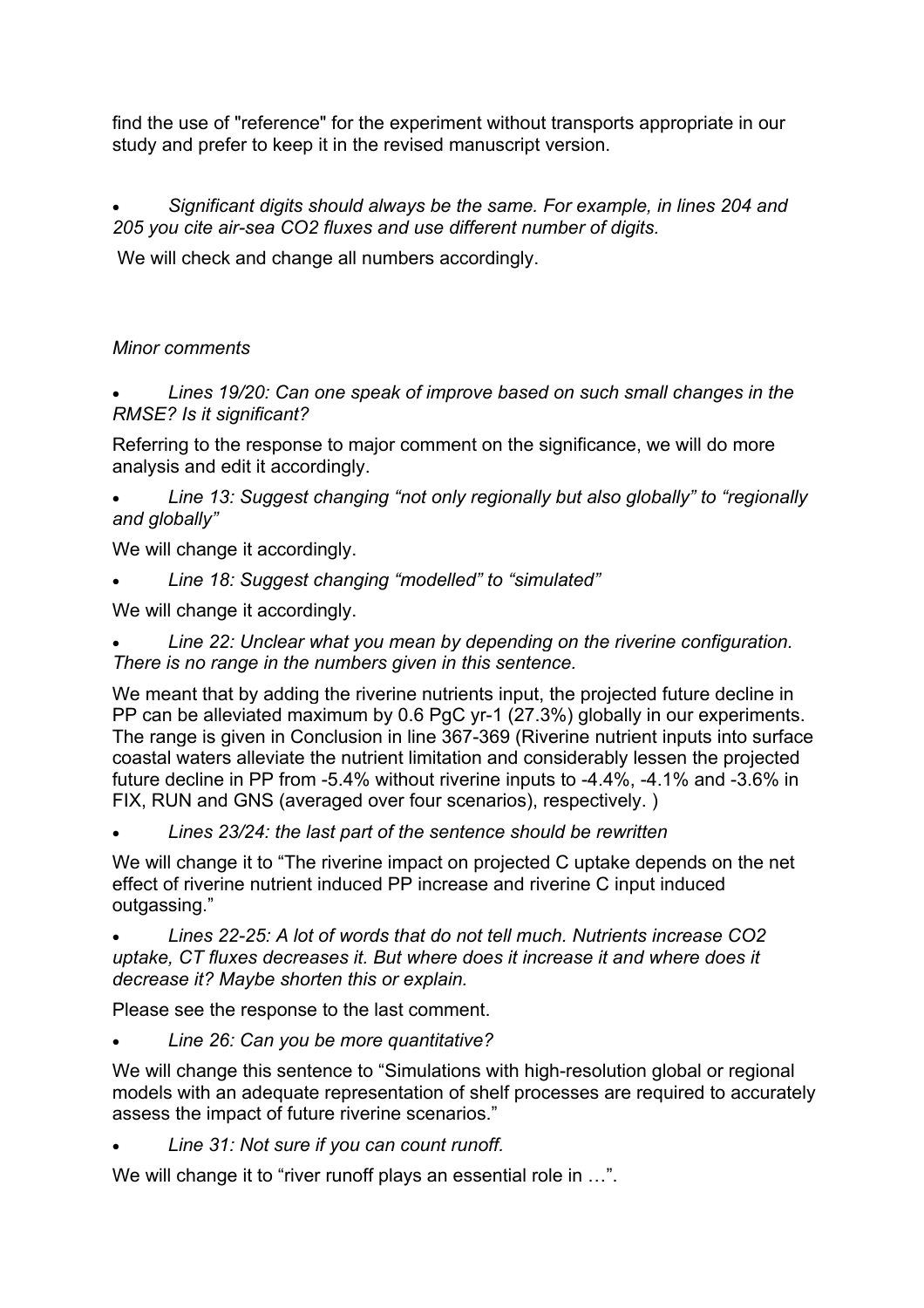• *Lines 31/32: transporting nutrients where? Suggest adding "into the ocean" after "transporting nutrients".*

We will add it accordingly.

• *Line 34: What do you mean by "absolutely dominant" source? More than 50%? Please be clear.*

We will add the information as follows. "For some substances such as total phosphorus (~90.0%) and total silicon (>70.0%), riverine input even acts as the absolutely dominant source."

• *Line 34: Suggest adding "into the ocean" after "transport of carbon".*

We will add it accordingly.

• *Line 34: Suggest writing air-sea CO2 exchange instead of air-sea C exchange. It CO2 and not C that is exchanged across the air-sea interface.*

We will change it accordingly.

• *Line 36: What is "it"?*

We will change this sentence to "Despite our limited understanding on the riverine carbon fluxes, they could play an important role in closing the global carbon budget (Friedlingstein et al., 2021) and could be very sensitive to regional and global changes such as weathering, land cover and climate (Meybeck and Vörösmarty, 1999)." They refer to riverine carbon fluxes.

## • *Line 36: Do you mean global ocean carbon cycle or really global carbon cycle?*

We have removed this term. Please see above.

• *Line 36: Global and regional changes of what?*

Please see the response above.

• *Line 37: Suggest starting a new paragraph here*

We will follow the suggestion in the revised version.

• *Line 55: In the Arctic, Terhaar et al. (2019) started to assess future changes.*

Thank you for the reference. We will include it in the introduction.

• *Line 56: Please say which datasets you are referring to.*

We will add "Global NEWS2 dataset" in this sentence.

• *Line 58: Why does more data make the impact study more 'desirable'?*

"Taking the advantage of the latest improvement of global river nutrient/carbon export datasets and responding to the demand of development of ESMs with increasing model resolution, the assessment of the impact of riverine nutrients and carbon on future projections of marine biogeochemistry becomes feasible and desired, especially for impact studies along continental margins."

Here more data makes the assessment feasible, and increasing model resolution makes the assessment desirable.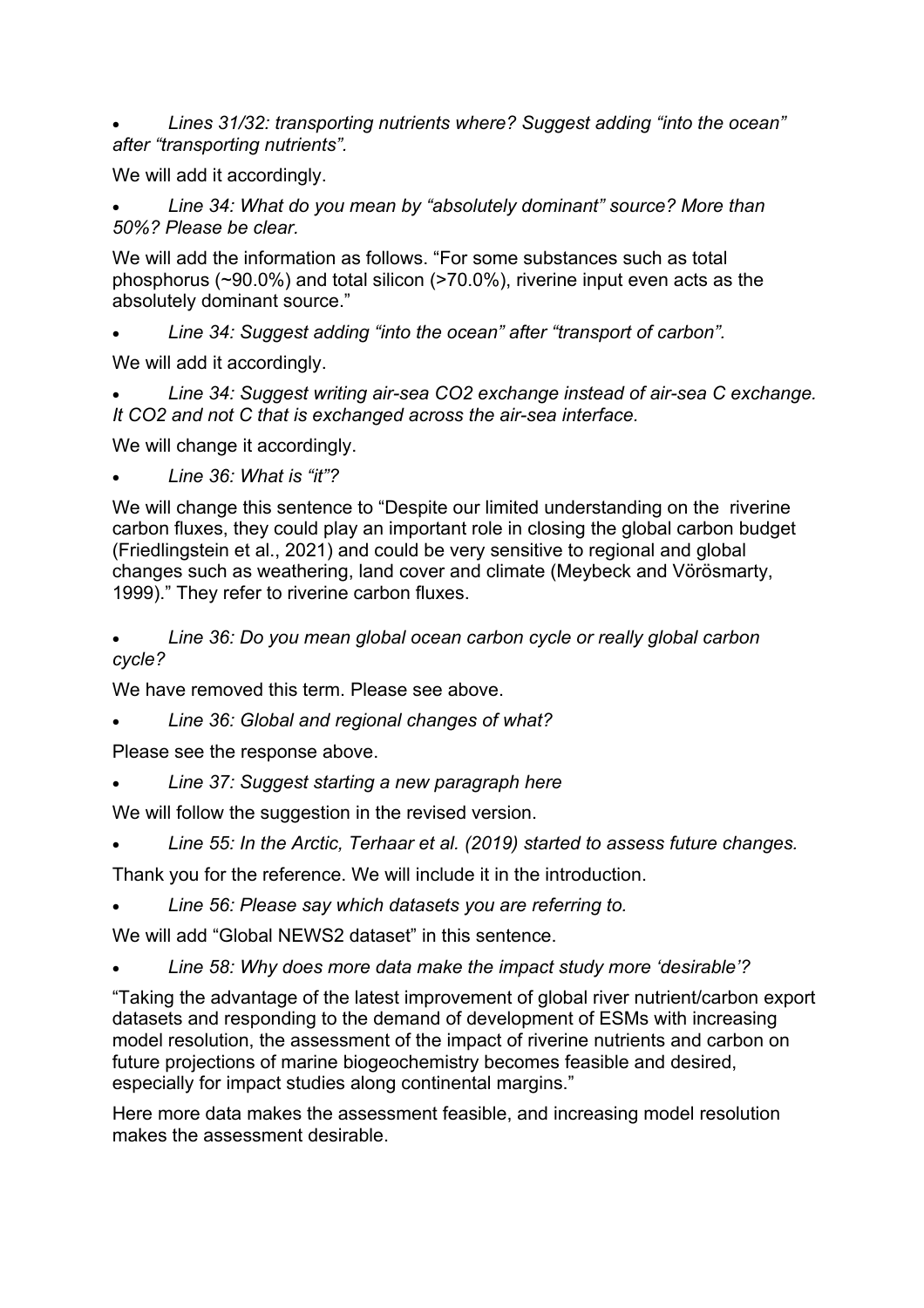• *Line 58: Please say why it is now feasible? One could argue that the CMIP6 horizontal resolution is still not good enough to resolve the global ocean.*

Please see the response above.

• *Line 68: Please already say here why you use RCP4.5.*

We will change it to "the RCP4.5 (middle-of-the-road) scenario" here. We think section 2.3 Experimental design is a suitable place to state the detailed reason for the choice of future scenario. We will also add references to support our choice. Please see the response to comment on Line 153 below.

• *Line 84: Configured sounds strange here.*

We will change "configured" to "implemented".

• *Line 88: 'd' is missing in 'based'.*

We will add it.

• *Lines 88-113: Does the ocean biogeochemical component also have a name? It is very confusing that you say it is based on HAMOCC and then you only describe HAMOCC. That makes it impossible to understand what has changed.*

In the NorESM1-ME, the biogeochemical model is still called HAMOCC5, despite some development from the original HAMOCC5 version, which was developed in Hamburg. However, in the newer version of NorESM2, the biogeochemical model is renamed as iHAMOCC.

• *Line 129: What is the motivation to use CT and AT data from Hartmann (2009)? What kind of data is that? Modeled, observed, extrapolated? What is the underlying data? Please explain what you use.*

The reason that we used CT and AT data from Hartmann (2009) is that the Global NEWS2 dataset does not include CT and AT data. The CT and AT data from Hartmann (2009) are produced from a high-resolution model for global CO2consumption by chemical weathering. The dataset contains different forms of riverine carbon (dissolved and particulate, inorganic and organic), implemented to the Global NEWS2 river basin map.

• *Lines 129-133: Why do you use iron riverine fluxes from 1990? Is there nothing newer including observations since 1990? Does it make sense to weight iron river fluxes by runoff? Often nutrients do not scale at all with runoff (Holmes et al., 2012), so I would like to see some support for this assumption.*

To the best of our knowledge, the available global riverine iron dataset is rare. Previous studies have used various approximation approaches, e.g., constant Fe to dissolved inorganic carbon (DIC) ratio (Aumont et al., 2015), Fe to phosphorus ratio (Lacroix et al., 2020). In the study by Aumont et al. (2015), the Fe: DIC ratio is determined so that the total Fe supply equals 1.45 Tg Fe yr−1 as estimated by Chester (1990). We are aware that our approximation likely has bias in regional scales, and we will discuss this in the Limitation section.

• *Line 135: Is there a reason why you use 1000 km and 300 km here?*

The short answer is that NorESM1 is based on NCAR's Community Earth System Model (CESM; Hurrell et al., 2013). The configuration for distributing riverine runoff into ocean grid cells along with the 1-degree resolution ocean grid have been both inherited from CESM without modification.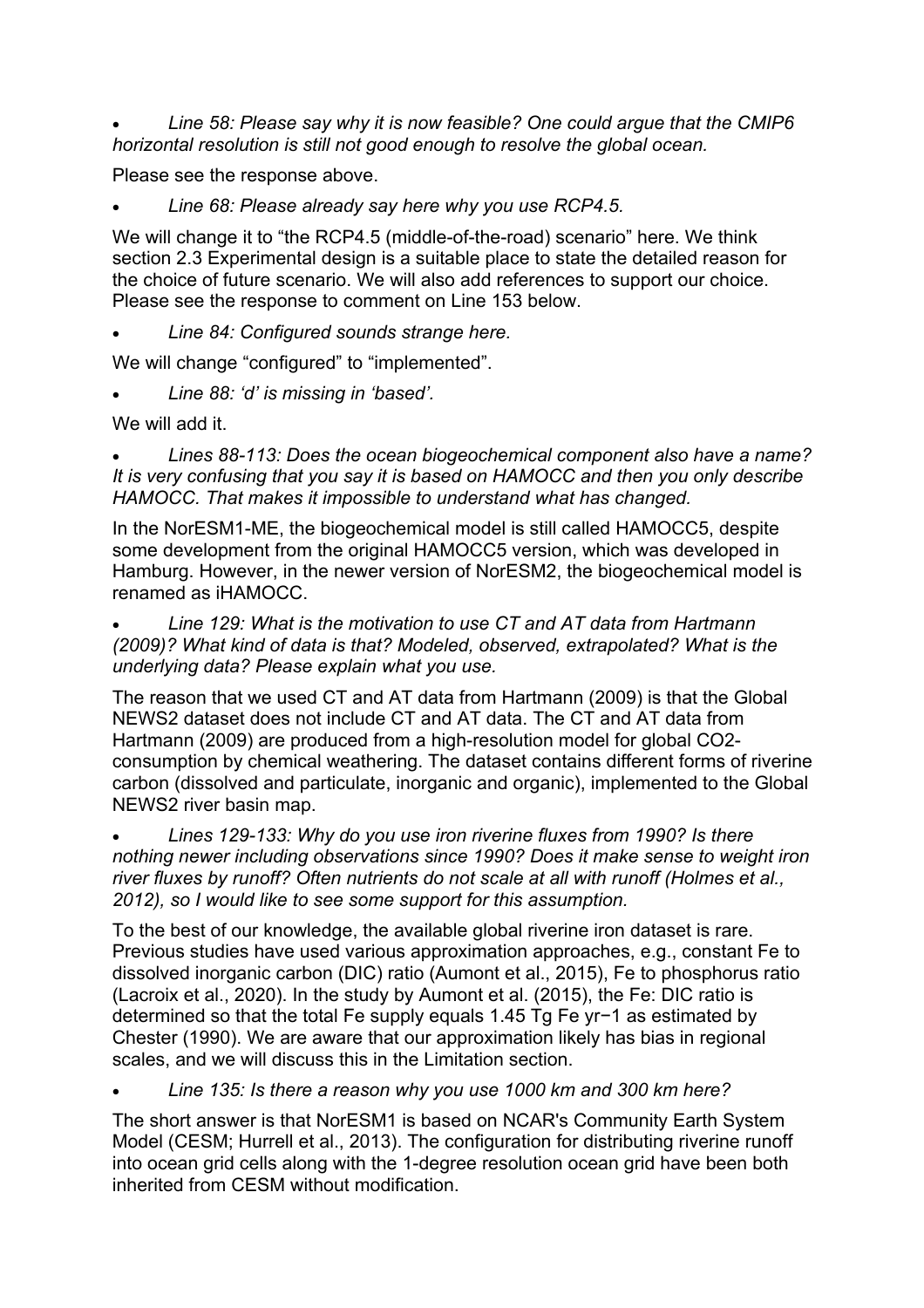The exact reasoning behind the NCAR's choice of using a 1000 km e-folding length scale and 300 km cutoff value is not known to us. The effect of using an e-folding length scale that is considerably larger than the cutoff value is that approximately equal weights are used when distributing the runoff to ocean grid cells that lie within the cutoff range of the river mouth. The cutoff value must be large enough that at least one ocean grid cell midpoint lies within the range. For a 1-degree resolution ocean grid, a value of 100 km should be sufficient to satisfy this. Possibly, the large value of 300 km was chosen to also satisfy coarser grids, such as the 3-degree resolution grid used in NCAR's computationally efficient model configuration, and to avoid numerical instabilities by more smoothly distributing the runoff.

In this study, we ensured that riverine nutrients and carbon are distributed in the same way as riverine freshwater. We considered this important especially for the RUN configuration that couples the variability of the riverine nutrient and carbon transports to the variability of the riverine freshwater transport. How sensitive the ocean biogeochemistry impacts are to the details of how riverine runoff is distributed into coastal grid cells and generally how well ocean shelf processes are represented warrants further investigation.

We will add some text summarising the above to the discussion section or the Supplementary Information of the revised manuscript.

• *Line 145: Any reason why not GLODAPv2 is used?*

Our NorESM1-ME model configuration was finalised in the early 2010s, and GLODAPv2 was not available at that time. While there are improvements in the GLODAPv2 due to higher volume of data and improved interpolation scheme (Lauvset et al., 2016), since the model was then spun up for nearly 1000 years, we expect that these differences in initialization will not be significant for our purpose.

• *Line 147: Is the additional spin-up of 200 years is sufficient to get into a new equilibrium.*

The nutrient drift after 200 years spin-up is small (in the order of 1%/100 years).

## • *Line 153: In what sense is RCP4.5 the most representative scenario? Most likely? Based on what?*

We will add the following sentence here. "Here, we consider RCP4.5 as the representative future scenario following the CO2 emission rate based on the submitted Intended Nationally Determined Contributions (INDC), which projects a median warming of 2.6-3.1 degC by 2100 (Rogelj et al., 2016)."

• *Line 160: What means not considered? Deactivated?*

We will change "not considered" to "deactivated".

• *Lines 168-170: It is not entirely clear that you make 4 simulations. Can you be a little bit more explicit?*

We will change Line 166 to "GNS: Four different transient inputs following future projections of NEWS 2."

• *Line 194: In the figure it does not look as if only 15% of the increase is in the coastal shelf seas. What do you mean by predominantly, can you be quantitative here?*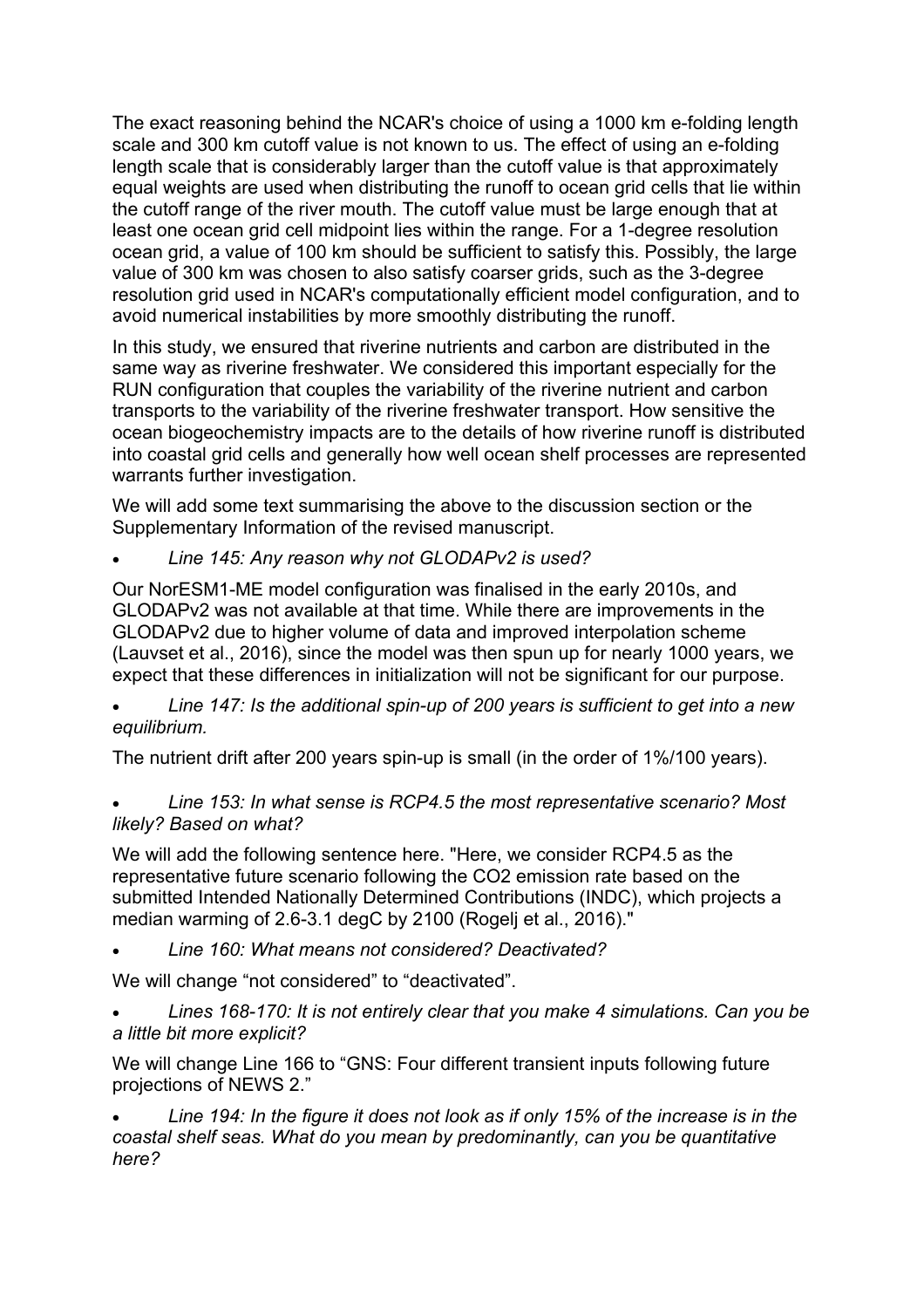The number 15% is calculated from continental shelf, where seafloor is shallower than 300m. The increased primary production occurs on the continental shelves in the North Atlantic will be quantified in the revised version.

• *Line 214: Is this a result or a speculation. If you cannot prove it, I suggest to either add it to the Discussion and add literature that supports this point or delete it.*

This is not a direct result. We will remove it.

• *Line 244-245: Does it really make sense to say slightly higher if the difference is that small?*

We will add more information on the robustness of changes in the revised manuscript. Please also see the response to the comment on the significance of the results.

## • *Line 272: Please be quantitative*

We will change it to "The projection of global total PP shows up to 27.3% less decrease, if riverine inputs are present in the model."

• *Line 279: Is not nitrogen the limiting nutrient in the Arctic Ocean (Tremblay et al., 2015)?*

Our model shows that a large area of the Arctic Ocean is nitrogen limiting, while some part is iron limiting.

## • *Line 286: Why do you not add CMIP6 data?*

We will add comparison with CMIP6 results (Kwiatkowski et al., 2020; Tagliabue et al., 2021) in the revised version.

• *Why do you speculate in the Discussion in lines 290 to 293: You can show that with your model results.*

Thank you for the comment. The statement was inferred from model results (i.e., FIX simulation produces higher NPP than REF simulation, which suggests that riverineinduced nutrient addition alleviate the stronger nutrient limitation in the future. We have rephrased the sentence to clarify this.

• *Figure 4c is almost impossible to read.*

We will improve this figure by smoothing the contour lines and using different colours.

• *Figure 5a: Could you highlight the +38 more? I was confused first.*

We will highlight it in the revised version.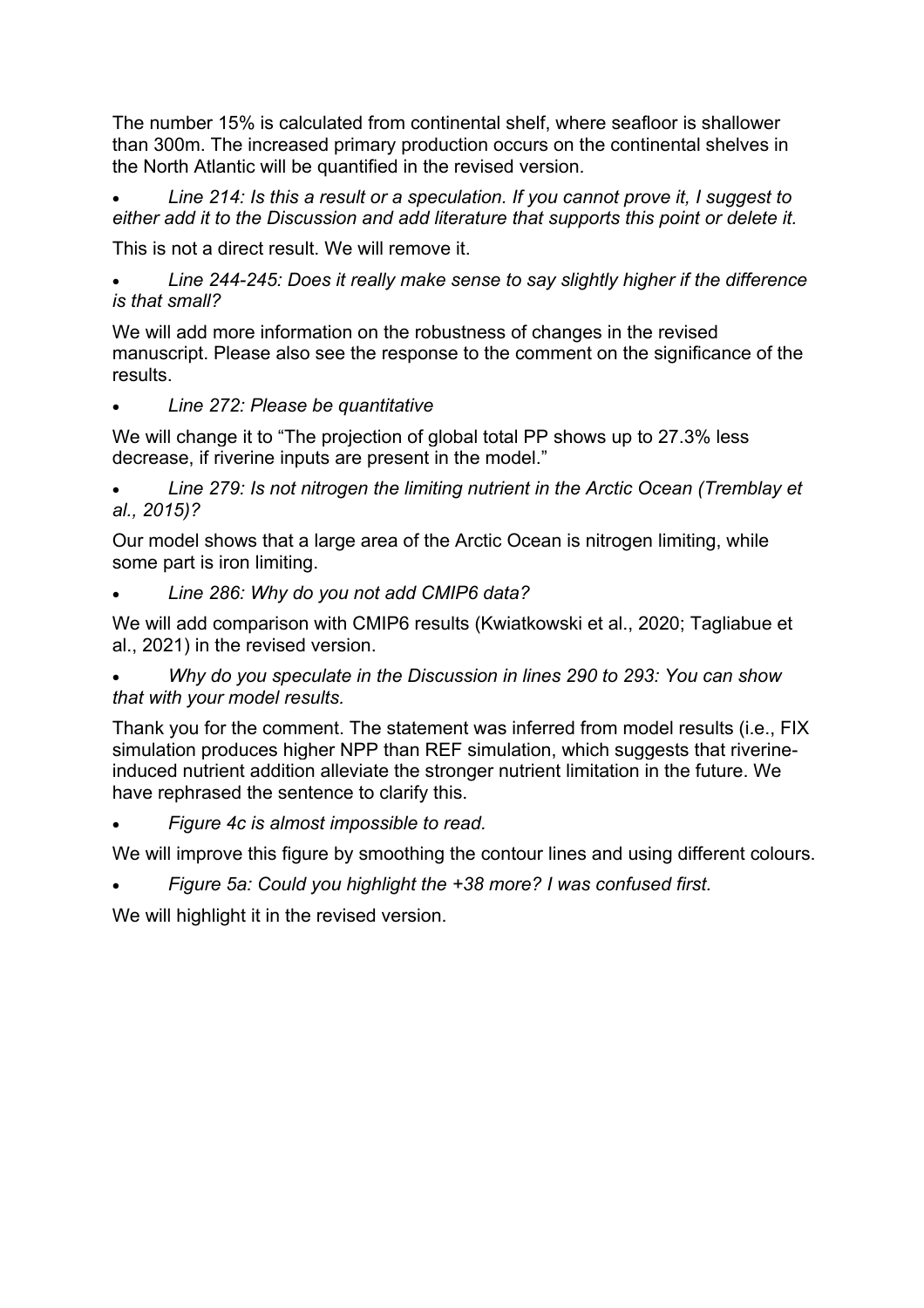## **Reference**

Anderson, L. G., Jutterström, S., Hjalmarsson, S., Wåhlström, I., & Semiletov, I. P. (2009). Outgassing of CO2 from Siberian Shelf seas by terrestrial organic matter decomposition. *Geophysical Research Letters*, 36, L20601. https://doi.org/10.1029/2009GL04004

Aumont, O., Ethé, C., Tagliabue, A., Bopp, L., and Gehlen, M.: PISCES-v2: an ocean biogeochemical model for carbon and ecosystem studies, Geosci. Model Dev., 8, 2465-2513, 10.5194/gmd-8-2465-2015, 2015.

Chester, R.: The transport of material to the oceans: the river pathway, in: Marine Geochemistry, Springer, Dordrecht, https://doi.org/10.1007/978-94-010-9488-7\_3, 1990.

Chester, R.: The Input of Material to the Ocean Reservoir, in: Marine Geochemistry, Wiley Online Books, 7-10, https://doi.org/10.1002/9781118349083.ch2 https://doi.org/10.1002/9781118349083.ch3, 2012.

Danabasoglu, G., Lamarque, J. F., Bacmeister, J., Bailey, D. A., DuVivier, A. K., Edwards, J., Emmons, L. K., Fasullo, J., Garcia, R., Gettelman, A., Hannay, C., Holland, M. M., Large, W. G., Lauritzen, P. H., Lawrence, D. M., Lenaerts, J. T. M., Lindsay, K., Lipscomb, W. H., Mills, M. J., Neale, R., Oleson, K. W., Otto-Bliesner, B., Phillips, A. S., Sacks, W., Tilmes, S., van Kampenhout, L., Vertenstein, M., Bertini, A., Dennis, J., Deser, C., Fischer, C., Fox-Kemper, B., Kay, J. E., Kinnison, D., Kushner, P. J., Larson, V. E., Long, M. C., Mickelson, S., Moore, J. K., Nienhouse, E., Polvani, L., Rasch, P. J., and Strand, W. G.: The Community Earth System Model Version 2 (CESM2), Journal of Advances in Modeling Earth Systems, 12, e2019MS001916, https://doi.org/10.1029/2019MS001916, 2020.

Dickson, A.G.; Sabine, C.L. and Christian, J.R. (eds) (2007) Guide to best practices for ocean CO2 measurement. Sidney, British Columbia, North Pacific Marine Science Organization, 191pp. (PICES Special Publication 3; IOCCP Report 8). DOI: https://doi.org/10.25607/OBP-1342

Friedlingstein, P., Jones, M. W., O'Sullivan, M., Andrew, R. M., Bakker, D. C. E., Hauck, J., Le Quéré, C., Peters, G. P., Peters, W., Pongratz, J., Sitch, S., Canadell, J. G., Ciais, P., Jackson, R. B., Alin, S. R., Anthoni, P., Bates, N. R., Becker, M., Bellouin, N., Bopp, L., Chau, T. T. T., Chevallier, F., Chini, L. P., Cronin, M., Currie, K. I., Decharme, B., Djeutchouang, L., Dou, X., Evans, W., Feely, R. A., Feng, L., Gasser, T., Gilfillan, D., Gkritzalis, T., Grassi, G., Gregor, L., Gruber, N., Gürses, Ö., Harris, I., Houghton, R. A., Hurtt, G. C., Iida, Y., Ilyina, T., Luijkx, I. T., Jain, A. K., Jones, S. D., Kato, E., Kennedy, D., Klein Goldewijk, K., Knauer, J., Korsbakken, J. I., Körtzinger, A., Landschützer, P., Lauvset, S. K., Lefèvre, N., Lienert, S., Liu, J., Marland, G., McGuire, P. C., Melton, J. R., Munro, D. R., Nabel, J. E. M. S., Nakaoka, S. I., Niwa, Y., Ono, T., Pierrot, D., Poulter, B., Rehder, G., Resplandy, L., Robertson, E., Rödenbeck, C., Rosan, T. M., Schwinger, J., Schwingshackl, C., Séférian, R., Sutton, A. J., Sweeney, C., Tanhua, T., Tans, P. P., Tian, H., Tilbrook,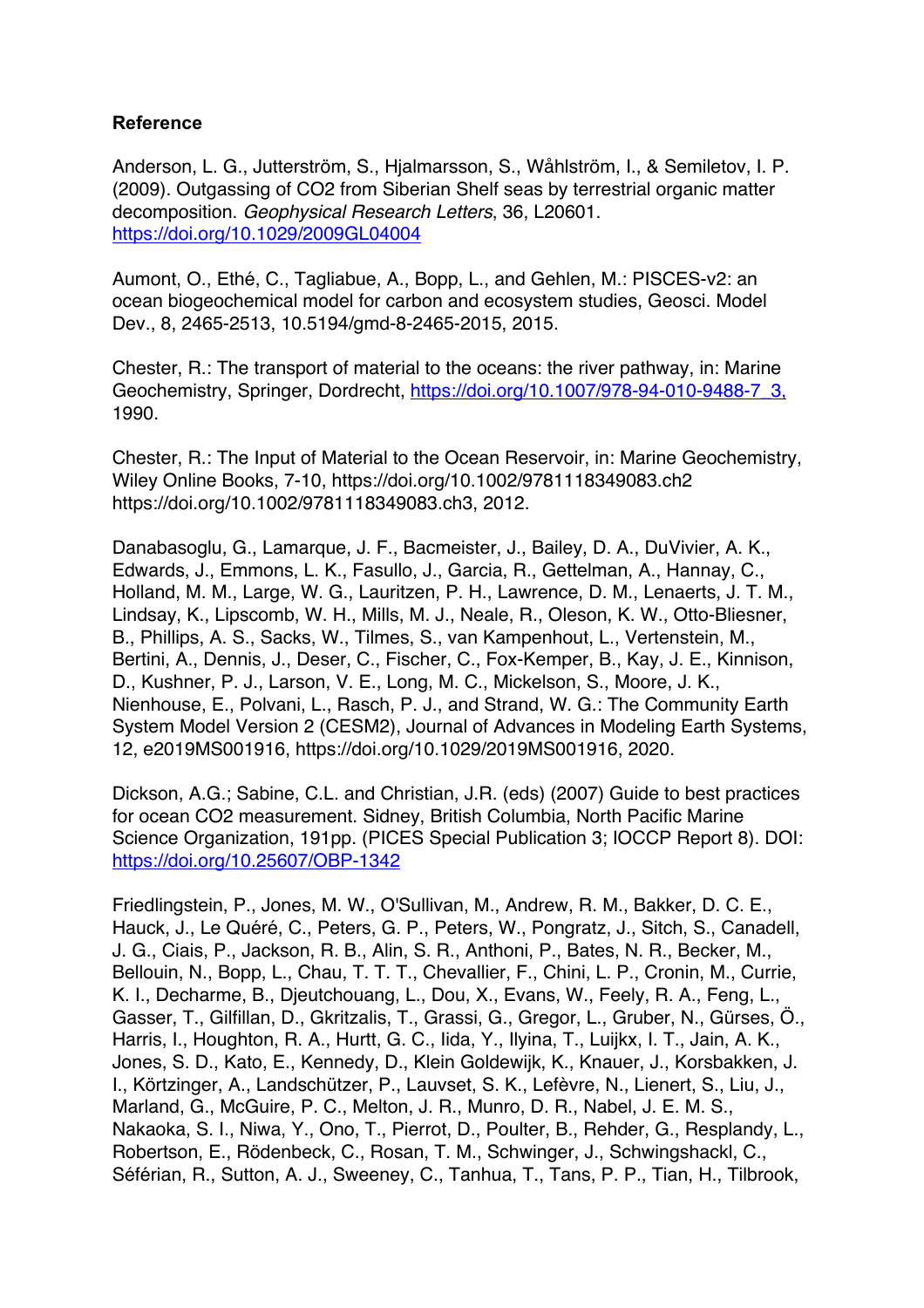B., Tubiello, F., van der Werf, G., Vuichard, N., Wada, C., Wanninkhof, R., Watson, A., Willis, D., Wiltshire, A. J., Yuan, W., Yue, C., Yue, X., Zaehle, S., and Zeng, J.: Global Carbon Budget 2021, Earth Syst. Sci. Data Discuss., 2021, 1-191, 10.5194/essd-2021-386, 2021.

Hajima, T., Watanabe, M., Yamamoto, A., Tatebe, H., Noguchi, M. A., Abe, M., Ohgaito, R., Ito, A., Yamazaki, D., Okajima, H., Ito, A., Takata, K., Ogochi, K., Watanabe, S., and Kawamiya, M.: Development of the MIROC-ES2L Earth system model and the evaluation of biogeochemical processes and feedbacks, Geosci. Model Dev., 13, 2197-2244, 10.5194/gmd-13-2197-2020, 2020.

Hartmann, J.: Bicarbonate-fluxes and CO2-consumption by chemical weathering on the Japanese Archipelago — Application of a multi-lithological model framework, Chemical Geology, 265, 237-271, https://doi.org/10.1016/j.chemgeo.2009.03.024, 2009.

Hurrell et al. (2013). The Community Earth System Model: A Framework for Collaborative Research, Bulletin of the American Meteorological Society, 94(9), 1339-1360, https://doi.org/10.1175/BAMS-D-12-00121.1.

Kwiatkowski, L., Torres, O., Bopp, L., Aumont, O., Chamberlain, M., Christian, J. R., Dunne, J. P., Gehlen, M., Ilyina, T., John, J. G., Lenton, A., Li, H., Lovenduski, N. S., Orr, J. C., Palmieri, J., Santana-Falcón, Y., Schwinger, J., Séférian, R., Stock, C. A., Tagliabue, A., Takano, Y., Tjiputra, J., Toyama, K., Tsujino, H., Watanabe, M., Yamamoto, A., Yool, A., and Ziehn, T.: Twenty-first century ocean warming, acidification, deoxygenation, and upper-ocean nutrient and primary production decline from CMIP6 model projections, Biogeosciences, 17, 3439-3470, 10.5194/bg-17-3439-2020, 2020.

Lacroix, F., Ilyina, T., & Hartmann, J. (2020). Oceanic CO<sub>2</sub> outgassing and biological production hotspots induced by pre-industrial river loads of nutrients and carbon in a global modeling approach. *Biogeosciences*, **17**, 55– 88. https://doi.org/10.5194/bg-17-55-2020

Lauvset, S. K., Key, R. M., Olsen, A., van Heuven, S., Velo, A., Lin, X., Schirnick, C., Kozyr, A., Tanhua, T., Hoppema, M., Jutterström, S., Steinfeldt, R., Jeansson, E., Ishii, M., Perez, F. F., Suzuki, T., and Watelet, S.: A new global interior ocean mapped climatology: the 1° x 1° GLODAP version 2, Earth Syst. Sci. Data, 8, 325-340, 10.5194/essd-8-325-2016, 2016.

Le Fouest, V., Babin, M., & Tremblay, J.-E. (2013). The fate of riverine nutrients on Arctic shelves. *Biogeosciences*, 10(6), 3661–3677. https://doi.org/10.5194/bg-10- 3661-2013

Le Fouest, V., Manizza, M., Tremblay, B., & Babin, M. (2015). Modelling the impact of riverine DON removal by marine bacterioplankton on primary production in the Arctic Ocean. *Biogeosciences*, 12(11), 3385–3402. https://doi.org/10.5194/bg-12- 3385-2015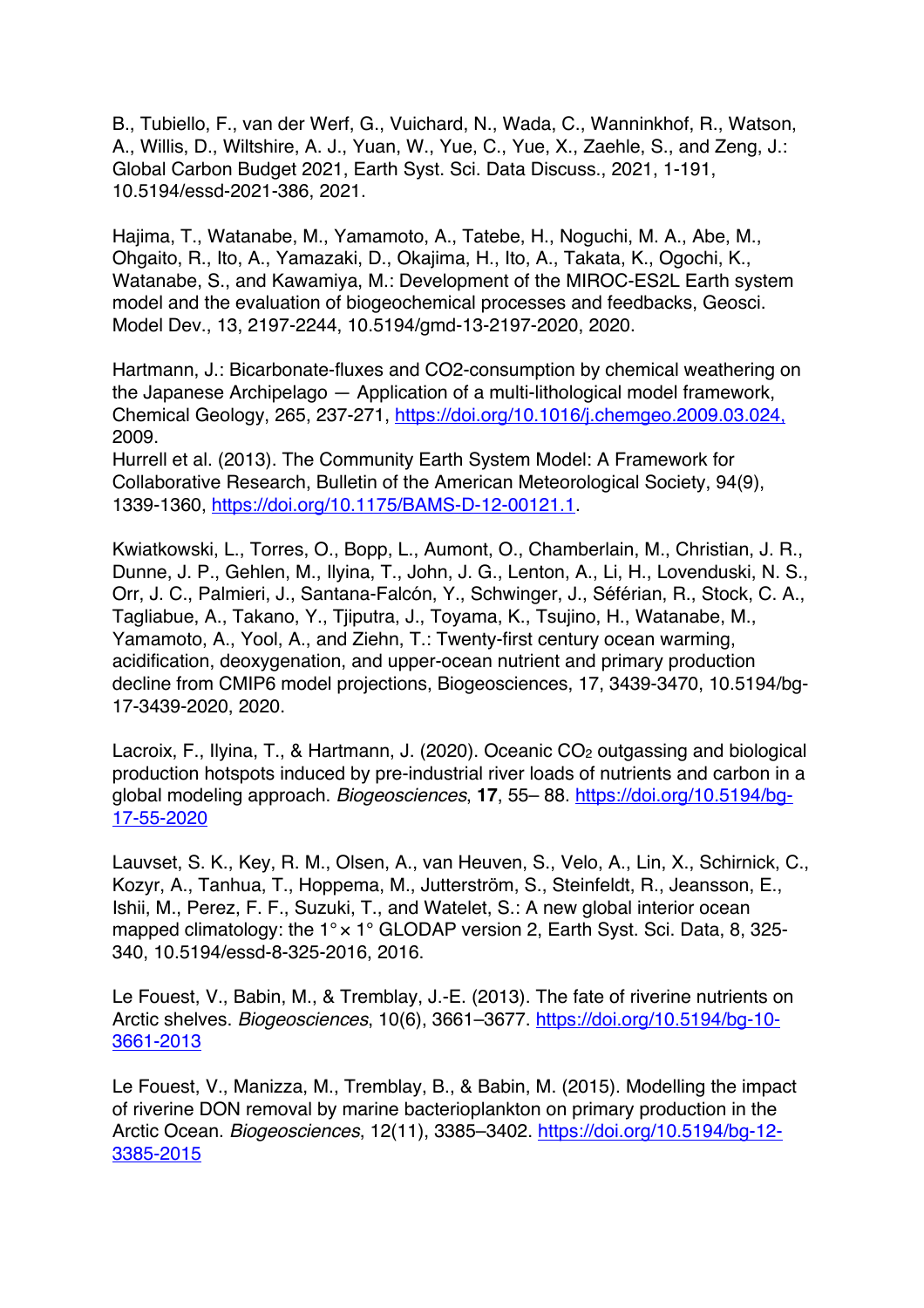Le Fouest, V., Matsuoka, A., Manizza, M., Shernetsky, M., Tremblay, B., & Babin, M. (2018). Towards an assessment of riverine dissolved organic carbon in surface waters of the western Arctic Ocean based on remote sensing and biogeochemical modeling. *Biogeosciences*, 15(5), 1335–1346. https://doi.org/10.5194/bg-15-1335- 2018

Lee, Y.J., P.A. Matral, A.M. Friedrichs, V.S. Saba, O. Aumont, M. Babin, E. Buitenhius, M. Chevallier, L. de Mora, M. Dessert, D. Feldman, R. Frouin, M. Gehlen, T. Gorgues, T. Ilyina, M. Jin, J. John, J. Lawrence, C. Perruche, V. Le Fouest, E. Popova, A. Romanou, A. Samuelsen, J. Schwinger, R. Séférian, C. Stock, J. Tjiputra, B. Tremblay, K. Ueyoshi, M. Vichi, A. Yool, and J. Zhang, 2016: Net primary productivity estimates and environmental variables in the Arctic Ocean: An assessment of coupled physical-biogeochemical models. *J. Geophys. Res. Oceans*, **121**, no. 12, 8635-8669, doi:10.1002/2016JC011993.

Letscher, R. T., Hansell, D. A., Kadko, D., & Bates, N. R. (2013). Dissolved organic nitrogen dynamics in the Arctic Ocean. *Marine Chemistry*, 148, 1–9. https://doi.org/10.1016/j.marchem.2

Manizza, M., Follows, M. J., Dutkiewicz, S., Menemenlis, D., McClelland, J. W., Hill, C. N., Peterson, B. J., & Key, R. M. (2011). A model of the Arctic Ocean carbon cycle. *Journal of Geophysical Research*, 116, C12020. https://doi.org/10.1029/2011JC006998

Meybeck, M. and Vörösmarty, C.: Global transfer of carbon by rivers, Global Change Newsletter, 37, 18-19, 1999.

McClelland, J. W., Holmes, R. M., Dunton, K. H., & Macdonald, R. W. (2012). The Arctic Ocean estuary. Estuaries Coasts, 35(2), 353–368. https://doi.org/10.1007/s12237-010-9357-3

Rogelj, J., den Elzen, M., Höhne, N., Fransen, T., Fekete, H., Winkler, H., Schaeffer, R., Sha, F., Riahi, K., and Meinshausen, M.: Paris Agreement climate proposals need a boost to keep warming well below 2 °C, Nature, 534, 631-639, 10.1038/nature18307, 2016.

Seitzinger, S. P., Mayorga, E., Bouwman, A. F., Kroeze, C., Beusen, A. H. W., Billen, G., Van Drecht, G., Dumont, E., Fekete, B. M., Garnier, J., and Harrison, J. A.: Global river nutrient export: A scenario analysis of past and future trends, Global Biogeochemical Cycles, 24, https://doi.org/10.1029/2009GB003587, 2010. Jakobsson, M. (2002). Hypsometry and volume of the Arctic Ocean and its constituent seas. Geochemistry, Geophysics, Geosystems, 3(5), 1028. https://doi.org/10.1029/2001GC000302

Séférian, R., Nabat, P., Michou, M., Saint-Martin, D., Voldoire, A., Colin, J., Decharme, B., Delire, C., Berthet, S., Chevallier, M., Sénési, S., Franchisteguy, L., Vial, J., Mallet, M., Joetzjer, E., Geoffroy, O., Guérémy, J.-F., Moine, M.-P., Msadek, R., Ribes, A., Rocher, M., Roehrig, R., Salas-y-Mélia, D., Sanchez, E., Terray, L.,